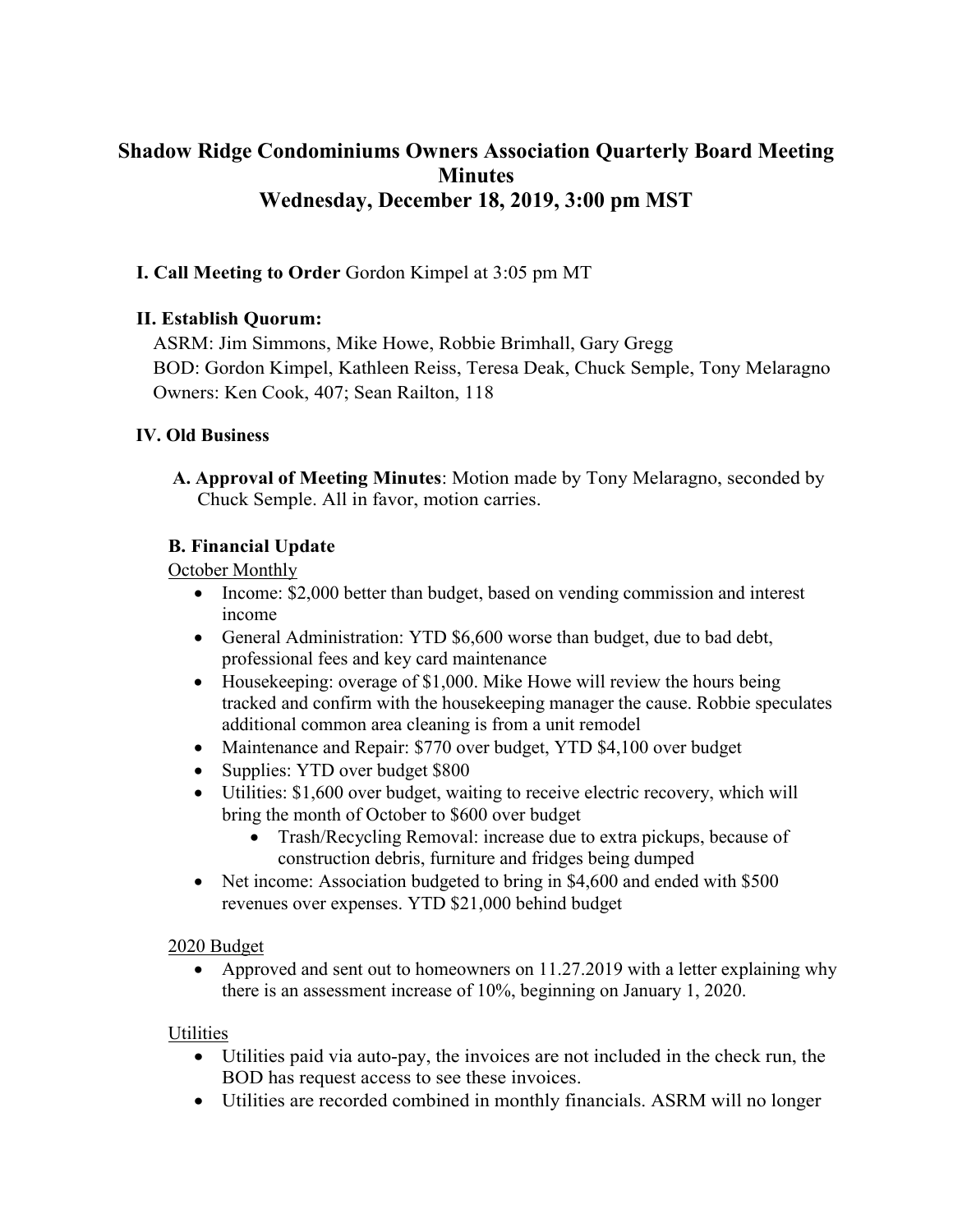combined the utilities, but itemize to show each utility separately (Dominion Energy- gas, Park City Water- sewer/water, Republic- trash removal)

• BOD requested an audit be conducted on the Dominion Energy 4 exterior gas meters, to distinguish which meters are doing (furnaces, boilers, appliances…) and which meters the HOA are being invoiced for

#### **C. Status of Unit Renovation Projects**

- 119D: fire system, fridge cooler upgrades, replacement of door
- Unit 118: Replaced windows and doors adjacent to common space near elevator.
- Unit 210: interior remodel
- Contractor Authorization Form is required prior to any contractors performing remodels

# **D. HOA Responsibility vs. Nightly Rental Program**

# **HOA/Condo Services**

- All Seasons Resort Management, Inc. is the property management company to common areas and services for the Association. This includes common area maintenance, common area cleaning (hallways, bathrooms, lobby), association accounting, governance, and other duties related to the board of directors and homeowners that are common in nature. Your monthly management fee covers these services that are provided by me, Jim Simmons, HOA Manager, Gina Covino, HOA Administrator, Mike Howe, HOA Accountant, and Robbie Brimhall, HOA Maintenance Manager.
- For assistance with HOA requests or concerns, please contact Gina, by email or through the [HOA Owner Portal. G](https://allseasonsresortlodging.managebuilding.com/Resident/portal/login)ary and Shomara can certainly receive these requests and concerns, but they will pass this information on to my HOA team to address.
- Please note, the association does not have mailboxes. Mail delivery is not a condo/HOA service. Any owner that wishes to receive regular mail to the property can obtain a mailbox at the local post office or mailbox service provider

# **Nightly Rental Services**

• All Seasons Resort Management Inc. has a separate nightly rental service, All Seasons Resort Lodging Nightly Rental Program, that markets, sells and operates units for owners who wish to join a rental management agreement. The easy distinction is this service hosts anything needed INSIDE the units. Gary Gregg is the Director of Park City Operations for our nightly rental services at the base of Park City. He oversees operations for Shadow Ridge, Silver King, Lodge at Mountain Village and Caledonian on Main Street. Shomara James is the Hotel Manager for Shadow Ridge, she works exclusively at Shadow Ridge and helps direct the onsite services to our rental team. At times, Gary and Shomara's responsibilities overlap when assisting owners and guests with HOA related needs, for example, Shomara heads up the issuing of parking passes and key cards from the front desk. Gary and Shomara are paid 100% by the rental commission splits for units in our rental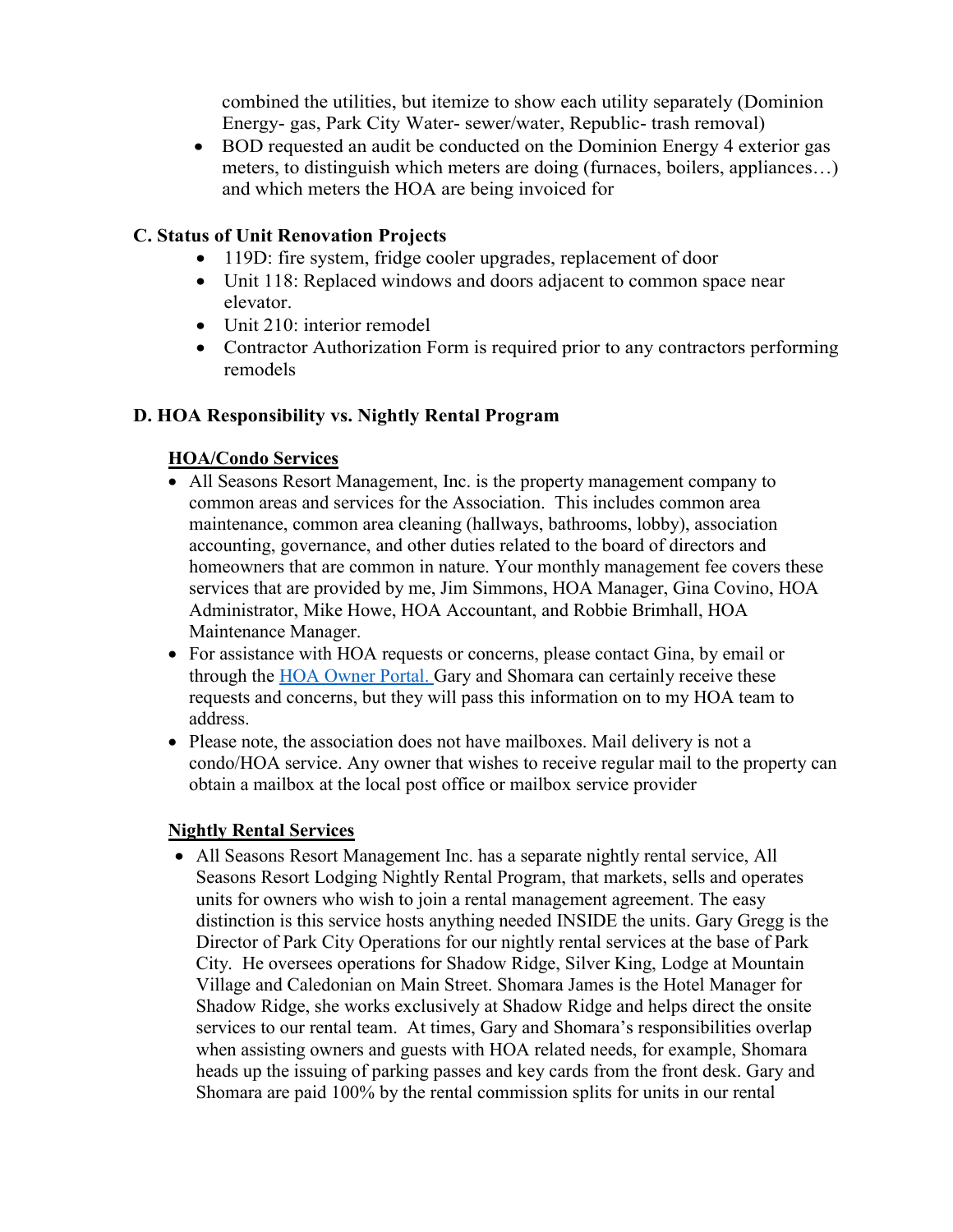program. The HOA pays NO FEES for the services provided from the front desk. In fact, ASRL pays the association \$40,000 to use the lobby space. Your main point of contact for nightly rental services is Shomara James, please reach her for any housekeeping, maintenance or front desk requests. For assistance with monthly statements, maintenance charges, making owner reservations and to access your [Rental Owner Portal](https://search.iqwareinc.com/owners/allseasonsresortlodging/login) please contact Kate Miller, Rental Owner Liaison.

### **V. New Business**

#### **A. Maintenance**

### **1. Building Updates**

### **Completed Projects**

- Carpet was installed at the outdoor awning front entryway of the building
- Repaired/replaced multiple sections of cast iron drain pipe in the B1 parking garage and Unit 119D
- Rescue Rooter jetted drain near garage, was filled with leaves/debris
- Replaced several batteries/ installed some new emergency and exit lights throughout the common areas
- East elevator is up and running, squeak being fixed
- Washer machines are working, satisfied with service being provided
- Preventive maintenance inspection of roof
- Pool membrane installed
- Smoke detectors installed on all floors near each elevator
- Metal wrapped around entry posts to hide rust
- Repaired water spike damage, due to city providing maintenance near the Marriot causing major increase of water pressure that tripped sprinkler fire system and damaged soldering on 4-inch water main. Robbie has summited an incident report to the City
- Drum drip damaged /repaired

#### **In Progress Projects**

- Waiting on Thyssenkrupp to supply the updated quote on West elevator bid
- Contacted Vortex doors to give a quote to install a revolving door in the front entrance, this would prevent a cold breeze during winter
- Water heater/toilet project: March 1 deadline of owner's decision to use vendor HOA provided at a bulk rate
- Fire inspector arriving to provide safety compliance
- Remodels: 118, 210 & 119D. If necessary, charges in trash removal and housekeeping will be imposed
- Heat trak bid for front entrance